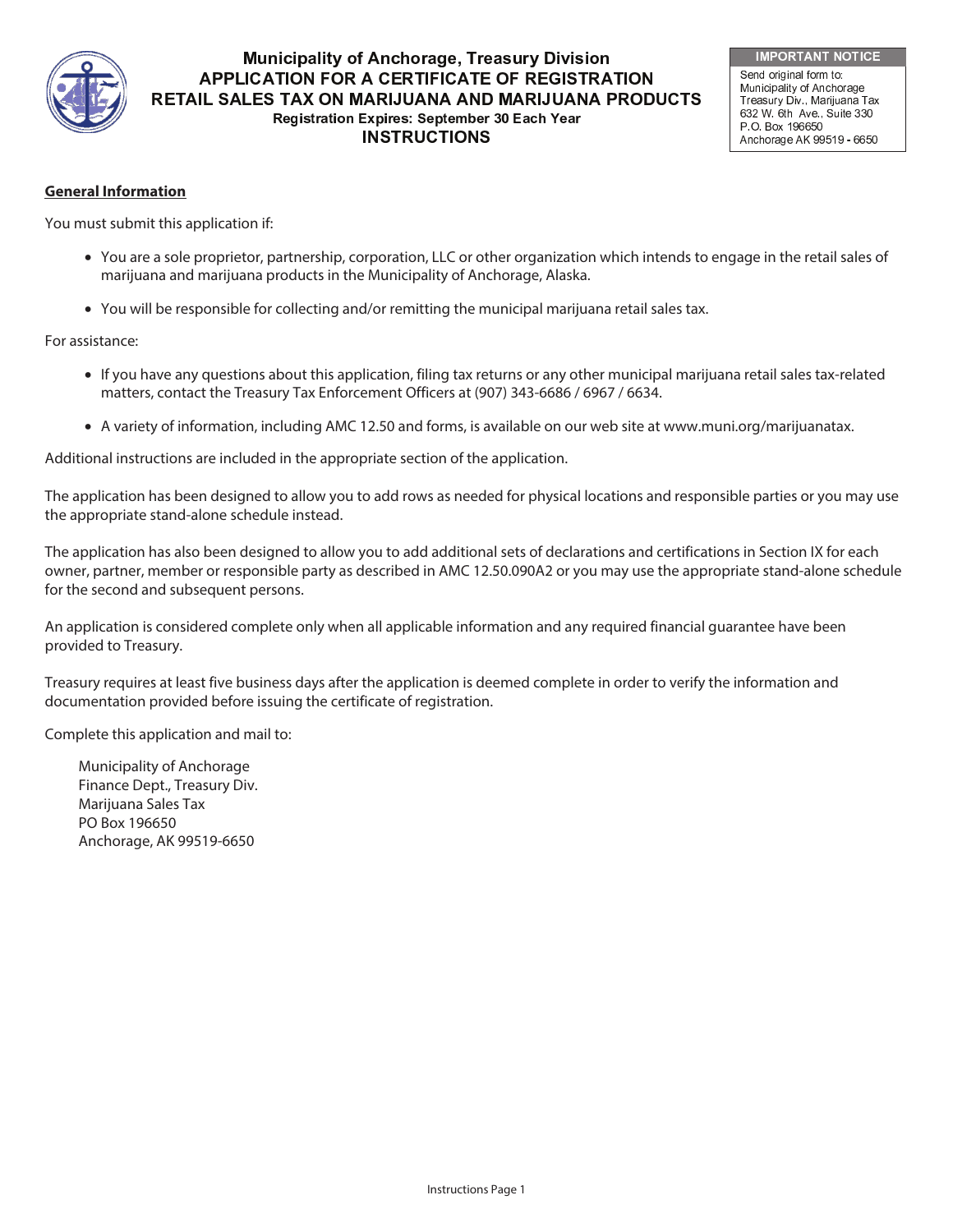

í

í

# -  - - APPLICATION FOR A CERTIFICATE OF REGISTRATION RETAIL SALES TAX ON MARIJUANA AND MARIJUANA PRODUCTS Registration Expires: September 30 Each Year PLEASE TYPE OR PRINT CLEARLY

IMPORTANT NOTICE Send original form to: Municipality of Anchorage Treasury Div , Marijuana Tax 632 W. 6th Ave., Suite 330 P.O. Box 196650 Anchorage AK 99519 - 6650

#### **SECTION I. RETAILER TO BE REGISTERED (Must be completed)**

Enter the State of Alaska business license number and name as listed on the business license. Expired licenses will delay processing of the application.

Enter the date when the applicant will start (or started) retail sales activity in the Municipality.

Enter applicant's Alaska corporate entity number and the organization's name as shown in Alaska corporate records (if applicable). An entity with a status other than in good standing may delay processing of the application.

|                                  | Alaska business license #: Retailer name as shown on the State business license: | Business start date (mm/dd/yyyy): |
|----------------------------------|----------------------------------------------------------------------------------|-----------------------------------|
|                                  |                                                                                  |                                   |
|                                  |                                                                                  |                                   |
| Alaska Entity # (If applicable): | Name of entity as shown in Alaska corporate records (if applicable):             |                                   |
|                                  |                                                                                  |                                   |
|                                  |                                                                                  |                                   |

#### **SECTION II. PREMISES TO BE REGISTERED (Must be completed)**

Enter street name and number, city and zip code of the location where business will be conducted. You may use the separate continuation schedule if you have multiple locations instead of completing this section. The schedule can be found at www.muni.org/marijuanatax.

Enter applicant's Alcohol & Marijuana Control Office (AMCO) license number. Also list any associated consumption endorsement number.

Enter applicant's METRC account number.

Enter applicant's Municipal Clerk license number.

Enter the square footage. Exclude storage rooms, offices and other areas that are off limits to customers.

|                                                            | Street name and number, city and zip code of each location: | AMCO license number<br>and consumption<br>endorsement number: | METRC<br>Account<br>Number: | Municipal<br>Clerk license<br>number: | Square<br>footage: |
|------------------------------------------------------------|-------------------------------------------------------------|---------------------------------------------------------------|-----------------------------|---------------------------------------|--------------------|
|                                                            |                                                             |                                                               |                             |                                       |                    |
| SECTION III. REASON(S) FOR APPLICATION (Must be completed) |                                                             |                                                               |                             |                                       |                    |

Check all boxes that apply. If a choice is not listed, check "Other" and provide specifics about the reason(s) for submitting an application. If an existing business was purchased, provide details regarding the former owner.

| 1. Check all boxes that apply:                        | 2. Complete if you purchased an existing business: |  |  |
|-------------------------------------------------------|----------------------------------------------------|--|--|
| $\Box$ New Business                                   | Date Purchased:                                    |  |  |
| $\Box$ Change of Owner                                |                                                    |  |  |
| $\Box$ Open Additional Location                       | <b>Former Business Name:</b>                       |  |  |
| $\Box$ Name Change                                    | Former Owner's Name:                               |  |  |
| $\Box$ Purchased Existing Business (Complete Item #2) |                                                    |  |  |
| Other (Specify):                                      | Former Owner's Registration Number:                |  |  |
|                                                       | Former Owner's Address:                            |  |  |
|                                                       | Former Owner's Phone Number:                       |  |  |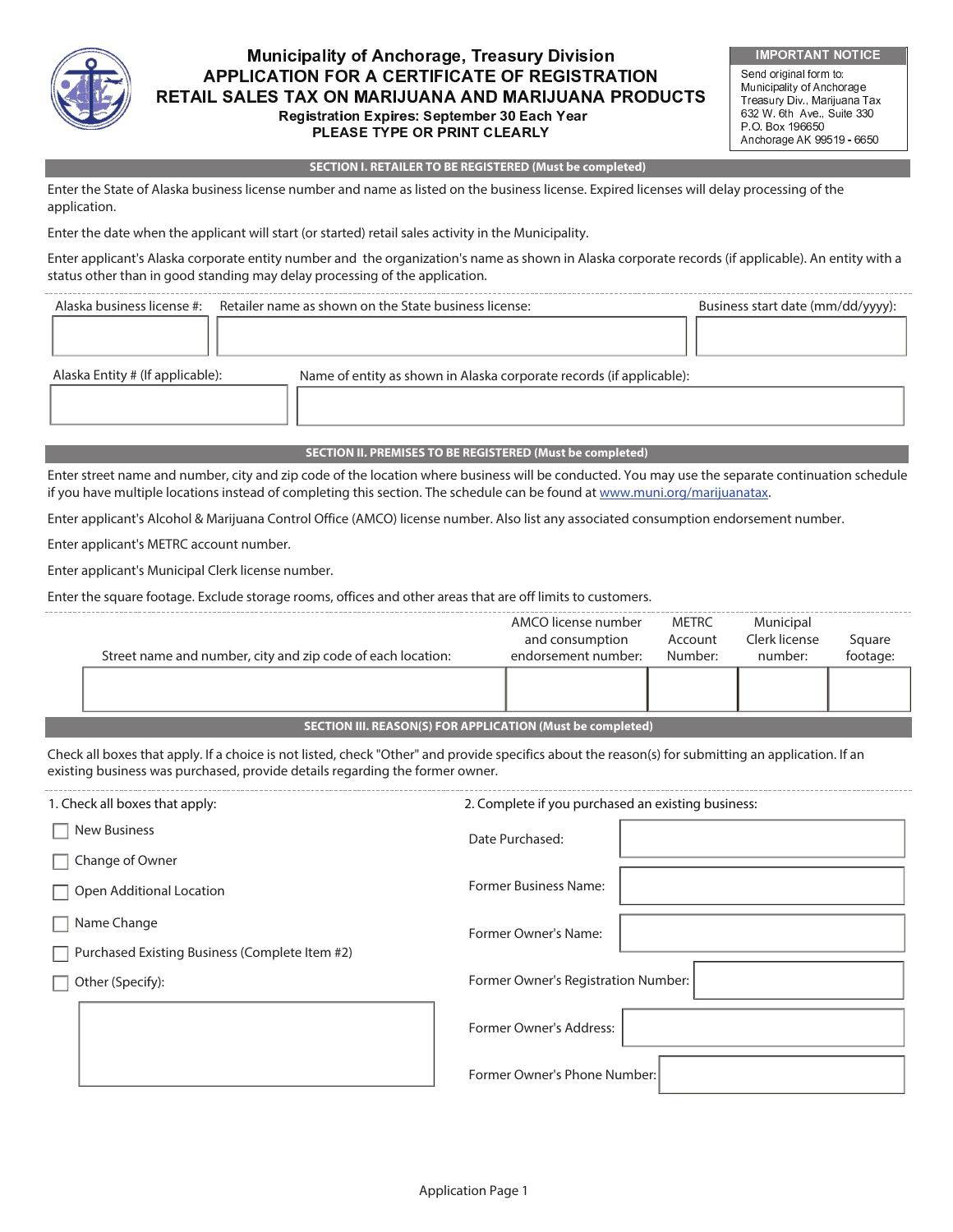

Retailer name:

## -  - - APPLICATION FOR A CERTIFICATE OF REGISTRATION RETAIL SALES TAX ON MARIJUANA AND MARIJUANA PRODUCTS Registration Expires: September 30 Each Year PLEASE TYPE OR PRINT CLEARLY

#### **Continuation Page**

| <b>IMPORTANT NOTICE</b> |  |  |
|-------------------------|--|--|
|                         |  |  |

Send original form to: Municipality of Anchorage Treasury Div., Marijuana Tax 632 W. 6th Ave., Suite 330 P.O. Box 196650 Anchorage AK 99519 - 6650

|        |                                                                                                                                                     |                             | <b>SECTION IV. CONTACT INFORMATION (Must be completed)</b>               |                                  |         |                       |                                 |  |
|--------|-----------------------------------------------------------------------------------------------------------------------------------------------------|-----------------------------|--------------------------------------------------------------------------|----------------------------------|---------|-----------------------|---------------------------------|--|
|        | Enter the name and contact information for the person Treasury can contact in case we have any questions regarding this application.                |                             |                                                                          |                                  |         |                       |                                 |  |
|        | Enter applicant's complete mailing address where mail is (or will be) customarily received, business phone number(s), and the business web site(s). |                             |                                                                          |                                  |         |                       |                                 |  |
| Name:  |                                                                                                                                                     |                             |                                                                          | Title:                           |         |                       |                                 |  |
| Phone: |                                                                                                                                                     | Fax:                        |                                                                          |                                  | E-mail: |                       |                                 |  |
|        | Mailing address of business organization:                                                                                                           |                             |                                                                          | Business phone number(s):        |         | Business web site(s): |                                 |  |
|        |                                                                                                                                                     |                             |                                                                          |                                  |         |                       |                                 |  |
|        | SECTION V. RESPONSIBLE PARTIES - OWNERS, OFFICERS, DIRECTORS, ETC. (Must be completed)                                                              |                             |                                                                          |                                  |         |                       |                                 |  |
|        | Enter the name(s) of business owners(s), officer(s), directors(s), general partner(s), member(s) of LLC, or trustee(s) per AMC 12.50.090A2:         |                             |                                                                          |                                  |         |                       |                                 |  |
|        | Full Name (Print)                                                                                                                                   |                             |                                                                          | Title / Relationship to Retailer |         |                       | <b>Phone Number</b>             |  |
|        |                                                                                                                                                     |                             |                                                                          |                                  |         |                       |                                 |  |
|        |                                                                                                                                                     |                             | SECTION VI. CURRENT MARIJUANA HANDLER PERMIT HOLDERS (Must be completed) |                                  |         |                       |                                 |  |
|        | Enter the full name and permit number of current marijuana handler permit holders per AMC 12.50.090A4:                                              |                             |                                                                          |                                  |         |                       |                                 |  |
|        |                                                                                                                                                     | Handler's Full Name (Print) |                                                                          |                                  |         |                       | Marijuana Handler Permit Number |  |
|        |                                                                                                                                                     |                             |                                                                          |                                  |         |                       |                                 |  |
|        |                                                                                                                                                     |                             | <b>SECTION VII. SECURITY FOR FIDUCIARY PERFORMANCE (Required)</b>        |                                  |         |                       |                                 |  |

AMC 12.50.160 Security for fiduciary performance. Your application will not be approved until Treasury Division has had an opportunity to review the information you have provided in this application, to determine the appropriate amount of the financial guarantee, notify you of the required amount, and to review the financial guarantee you provide.

The amount of the financial guarantee shall be in an amount that the chief fiscal officer determines to be an average amount of annual sales tax collected by the retailer, comparable retailer(s), industry averages, or \$10,000.00, whichever is higher. The requirement for a financial guarantee shall remain in force for the entire period the applicant is registered as a retail marijuana store in accordance with AMC 12.50.090.

The guarantee required shall be provided by the retailer or by personal guarantee from an owner(s), partner(s), member(s), officer(s), director(s), or responsible party(ies) of the retailer, or any combination thereof.

The approved methods are surety bond, deposit in escrow, or letter of credit as described in AMC 12.50.160C.

After 24 consecutive reporting periods of filing tax returns and remitting taxes due by the due date, the retailer may request, in writing, a waiver of the requirement to post a guarantee.

Treasury may review the adequacy of any financial guarantee during the time a financial guarantee must be in effect, and may require an increase in the financial guarantee based on your level of sales activity as reported on tax returns and/or as determined by audit.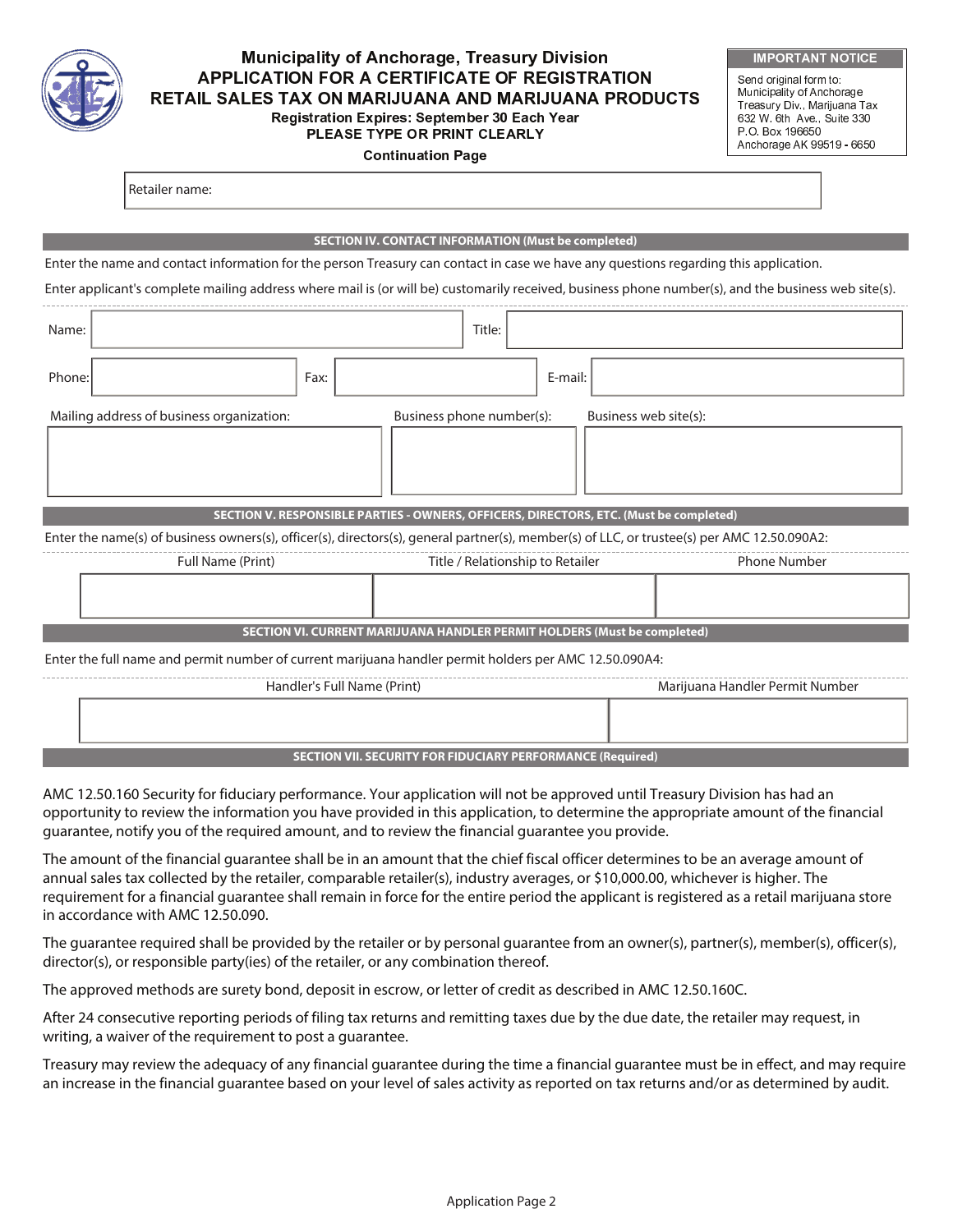

## -  - - APPLICATION FOR A CERTIFICATE OF REGISTRATION RETAIL SALES TAX ON MARIJUANA AND MARIJUANA PRODUCTS Registration Expires: September 30 Each Year PLEASE TYPE OR PRINT CLEARLY

**Continuation Page** 

Send original form to: Municipality of Anchorage Treasury Div., Marijuana Tax 632 W. 6th Ave., Suite 330 P.O. Box 196650 Anchorage AK 99519 - 6650

Retailer name:

#### **SECTION VIII. DECLARATIONS AND CERTIFICATIONS (Must be completed)**

**Each responsible party for the applicant must initial each declaration or certification in the box provided to signify affirmation. If you are unable to affirm a declaration or certification, attach a narrative describing the reason(s) why a declaration cannot be affirmed. Treasury will then review the adequacy of the explanation.**

Enter the name of the responsible party completing this section (print):

In the most recent five-year period I, as an owner, partner, member, or responsible party for my business as described in AMC 12.50.090A2, have not been convicted of a crime related to theft of tax dollars, attempted theft of tax dollars, failure to remit taxes due, embezzlement, felony theft, or similar financial crimes (AMC 12.50.0704a, AMC 12.50.100A6).

I, as an owner, partner, member, or responsible party for my business as described in AMC 12.50.090A2, at any time during the most recent five-year period, have not had a certificate of registration under this chapter revoked (AMC 12.50.0704b, AMC 12.50.100A5).

I, as an owner, partner, member, or responsible party for my business as described in AMC 12.50.090A2, do not have any delinquent tax obligations to the municipality or have substantial unpaid delinquent financial obligations to the municipality (AMC 12.50.070D4, AMC 12.50.090D, AMC 12.50.100A4).

I, as an owner, partner, member, or responsible party for my business as described in AMC 12.50.090A2, do not have any unresolved issues regarding a prior certificate of registration issued under this chapter (AMC 12.50.070A4d).

I, as an owner, partner, member, or responsible party for my business as described in AMC 12.50.090A2, have not structured the retailer's business organization in a manner that avoids payment of taxes, penalties, interest or costs due under this chapter (AMC 12.50.100A3).

#### **SECTION IX. BINDING AGREEMENTS (Must be completed)**

**Binding agreements are required by AMC 12.50.090. Applicant(s) must initial each of the listed agreements below for this application to be completed. Compliance with AMC Chapter 12.50 requirements ensures continuing eligibility to conduct retail sales of marijuana and marijuana products to consumers. These binding agreements apply to the retailer, its owners, and all responsible parties.** 

| Any contemporaneous or future complaints against the applicant filed by the department in the Alaska Court System<br>related to responsibilities, duties, consequences, or disputes associated with this chapter shall at all times be within the<br>venue of the Anchorage District or Superior Courts located in Anchorage, Third Judicial District (AMC 12.50.090A7a).                                                                                                                |  |
|------------------------------------------------------------------------------------------------------------------------------------------------------------------------------------------------------------------------------------------------------------------------------------------------------------------------------------------------------------------------------------------------------------------------------------------------------------------------------------------|--|
| In the event an owner, partner, managing member, responsible party, or employee of the retailer subsequently commits<br>civil fraud, as defined by this chapter and demonstrated by a preponderance of the evidence to have occurred, the<br>aforenamed parties shall remit to the municipality an amount that equals the taxes that would have been paid to the<br>municipality if all the retail sales taxes collected had been remitted, pursuant to this chapter (AMC 12.50.090A7b). |  |
| The retailer and any person involved in a civil fraud, as defined by this chapter and demonstrated by a preponderance of<br>the evidence to have occurred, will become ineligible to register or hold a certificate under this section for a period of five<br>(5) years, beginning with the date of conviction of fraud or the date of revocation of the retailer's registration in accordance<br>with AMC 12.50.130 (AMC 12.50.090A7c).                                                |  |
| The State of Alaska is authorized to release information provided by or related to the retailer in accordance with Alaska<br>Statute (AS) 17.38 to the department at the request of the department (AMC 12.50.090A8).                                                                                                                                                                                                                                                                    |  |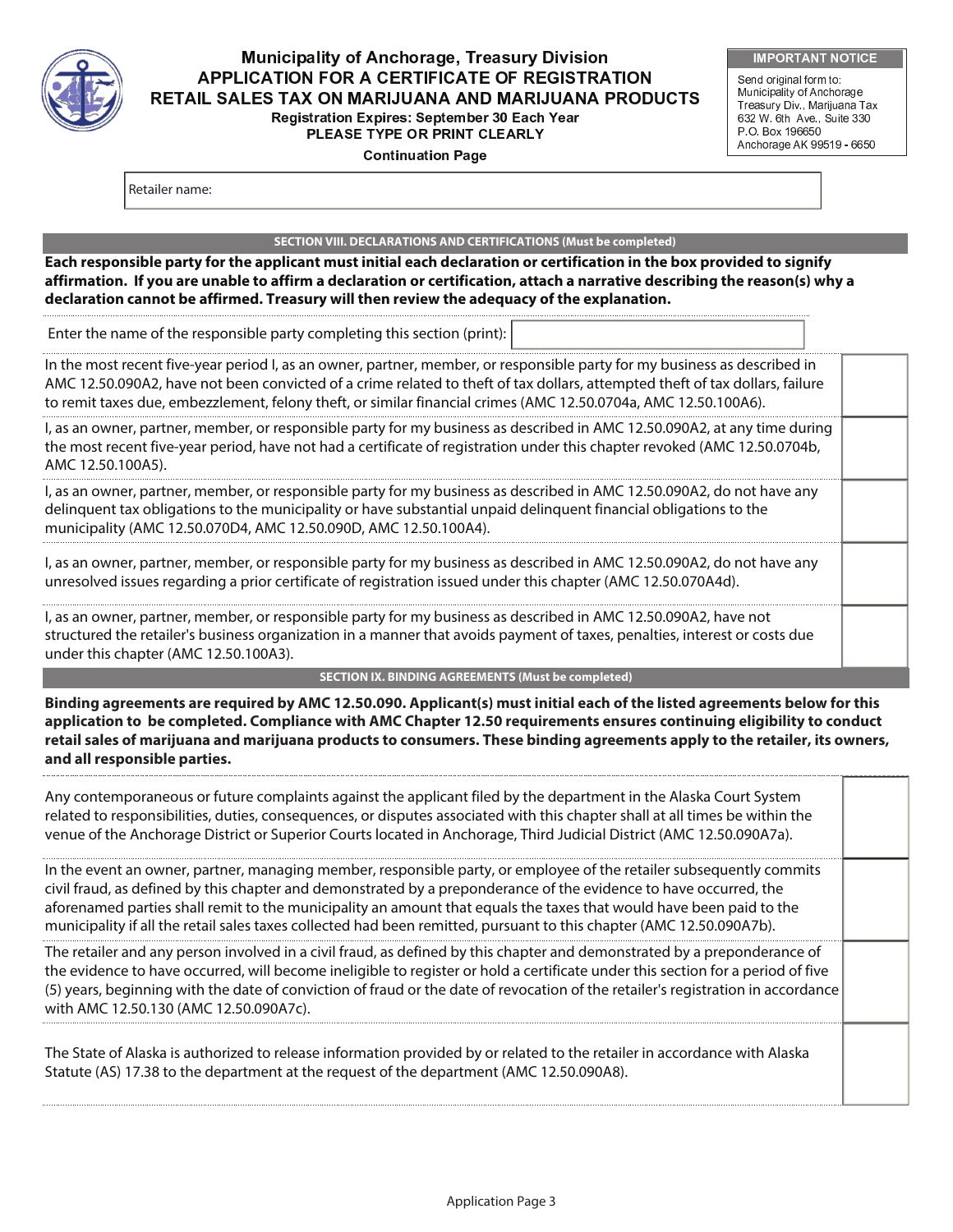

## -  - - APPLICATION FOR A CERTIFICATE OF REGISTRATION RETAIL SALES TAX ON MARIJUANA AND MARIJUANA PRODUCTS Registration Expires: September 30 Each Year PLEASE TYPE OR PRINT CLEARLY

**Continuation Page** 

Send original form to: Municipality of Anchorage Treasury Div., Marijuana Tax 632 W. 6th Ave., Suite 330 P.O. Box 196650 Anchorage AK 99519 - 6650

Retailer name:

| Applicant fully understands the applicable requirements and responsibilities of AMC 12.50 (AMC 12.50.090A10).                                                                                                                                                                                                            |                                  |
|--------------------------------------------------------------------------------------------------------------------------------------------------------------------------------------------------------------------------------------------------------------------------------------------------------------------------|----------------------------------|
| Retailer will remain in compliance with all relevant municipal and State of Alaska laws and administrative requirements<br>related to the registered business, including but not limited to: business license, retail marijuana licenses, special land use<br>permit and any related periodic reporting (AMC 12.50.90C). |                                  |
| Application for and acceptance of the certificate of registration issued under AMC 12.50 constitutes confirmation and<br>acknowledgment on behalf of the retailer and all responsible parties for the retailer of the fiduciary duties pursuant to this<br>chapter (AMC 12.50.090G).                                     |                                  |
| <b>SECTION X. REQUIRED FEE (Must be completed)</b>                                                                                                                                                                                                                                                                       |                                  |
|                                                                                                                                                                                                                                                                                                                          | Amount of Fee<br><b>Fnclosed</b> |

\$250.00 registration fee for the first location, plus \$25.00 for each additional location, must accompany this application. Examples: fee to register one location is \$250.00, fee to register two locations is \$275.00, fee to register three locations is \$300.00, etc. (AMC 12.50.110A)

### **SECTION XI. AFFIRMATION AND SIGNATURE (Must be completed)**

By signing below, I declare that I have examined this application, including any accompanying listings, and to the best of my knowledge and belief, it is true, correct, and complete. I certify that I have received a copy of Anchorage Municipal Code (AMC) Chapter 12.50, Retail Sales Tax on Marijuana and Marijuana Products, and understand the fiduciary responsibilities, liabilities, and requirements set forth therein. I further certify that I am an owner, trustee, managing partner, managing member, corporate officer, or other person duly authorized to contractually bind, in the State of Alaska, the business named on this application.

I also acknowledge a certificate issued under this chapter is a privilege for a retailer to have and there is no right, entitlement or property interest created by the issuance of a certificate to a retailer.

| Name (Print): $\vert$ | Title (Print): $ $ |  |
|-----------------------|--------------------|--|
| Signature:            | Date:              |  |